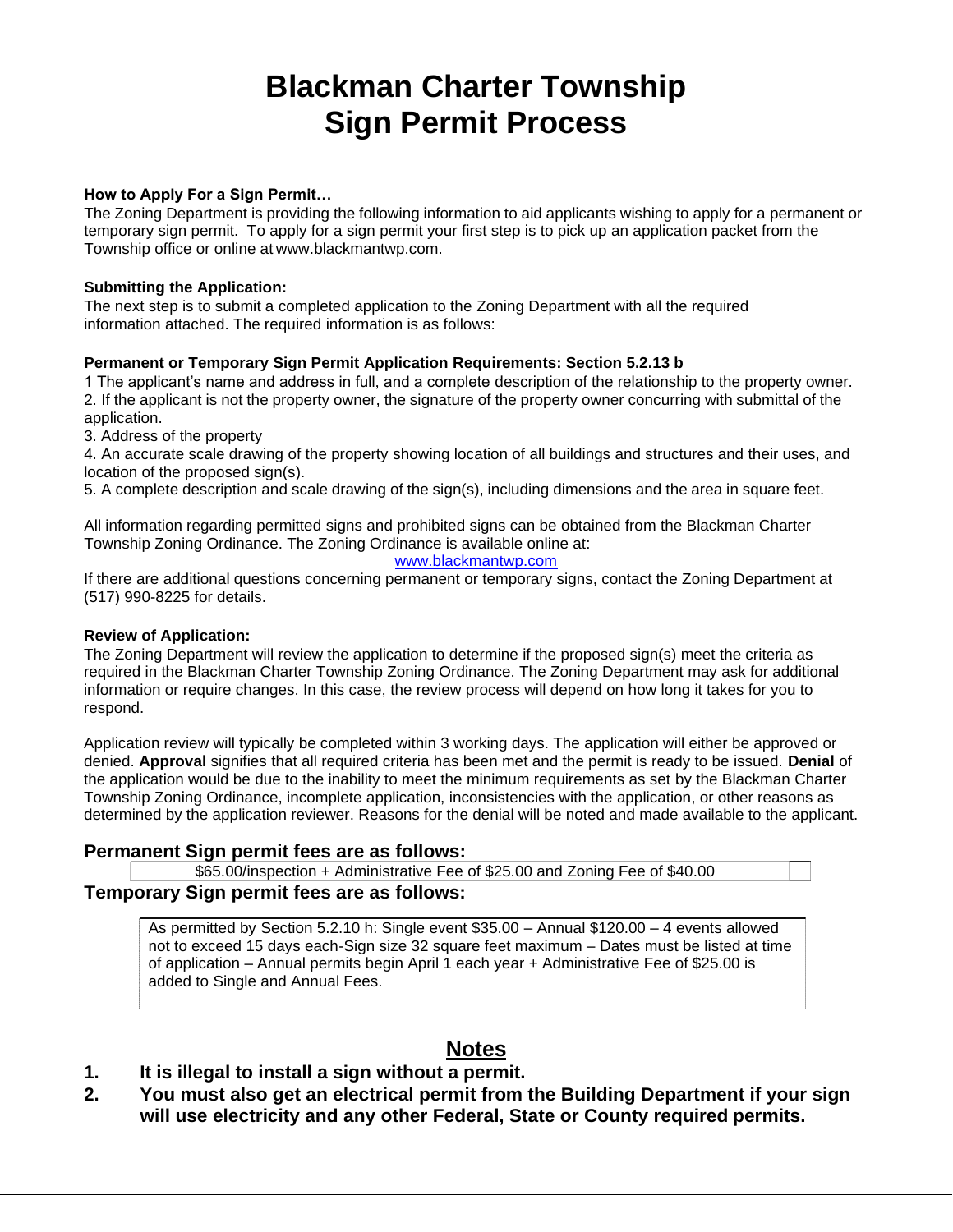## **Application Form Permanent and Temporary Sign Application**

1990 W. Parnall Rd. Jackson, MI 49201 Phone: 517-990-8225 Fax: 517-788-4689

## **Applicant Information:**

Parcel Identification Number(s):

| Permit No.: |  |  |  |  |
|-------------|--|--|--|--|
|             |  |  |  |  |

| Owner(s) of Property:<br>Name(s):  | Address(s):                                                                                                                                                                                                                                                                                      | Telephone: | Fax:              | Email:                           |  |
|------------------------------------|--------------------------------------------------------------------------------------------------------------------------------------------------------------------------------------------------------------------------------------------------------------------------------------------------|------------|-------------------|----------------------------------|--|
| <b>Tenant/Occupant of Building</b> |                                                                                                                                                                                                                                                                                                  |            |                   |                                  |  |
|                                    |                                                                                                                                                                                                                                                                                                  |            |                   | Contact:________________________ |  |
| Address(s):                        |                                                                                                                                                                                                                                                                                                  | Telephone: | Fax:              | Email:                           |  |
| Sign Company:                      |                                                                                                                                                                                                                                                                                                  |            |                   |                                  |  |
|                                    | Name of Business: Name of Business:                                                                                                                                                                                                                                                              |            | Contact: Contact: |                                  |  |
| Address(s):                        |                                                                                                                                                                                                                                                                                                  | Telephone: | Fax:              | Email:                           |  |
|                                    | <b>Type of Work</b> $\Box$ -New Sign(s) $\Box$ -Relocation $\Box$ -Renovation $\Box$ -Replacement $\Box$ -Temporary<br>Type of Sign □-ON-PREMISE □-OFF-PREMISE □-Free Standing □-Park □-Monument<br>(Check All That Apply) [-Wall     Canopy   Combination   Electronic Messaging   -Illuminated |            |                   |                                  |  |
|                                    | []-Temporary Sign(s): []-Banner []-Wall []-Balloon []-Portable []-Ground []-Other                                                                                                                                                                                                                |            |                   |                                  |  |
| <b>Sign Description</b>            |                                                                                                                                                                                                                                                                                                  |            |                   |                                  |  |
|                                    | Horizontal length of Sign: North Control of Sign: North Control of Sign: North Control of Sign: North Control of Sign: North Control of Sign: North Control of Sign: North Control of Sign: North Control of Sign: North Contr                                                                   |            |                   |                                  |  |
|                                    |                                                                                                                                                                                                                                                                                                  |            |                   |                                  |  |
|                                    |                                                                                                                                                                                                                                                                                                  |            |                   |                                  |  |
|                                    | Top of Sign Height from Grade: <u>[11] North American Contract Community</u>                                                                                                                                                                                                                     |            |                   |                                  |  |

▬▬▬▬▬▬▬▬▬▬▬▬▬▬▬▬▬▬▬▬▬▬▬▬▬▬▬▬▬▬▬▬▬▬▬▬▬▬▬▬▬▬

- Please ensure the following has been completed:
	- 1. **C** Completed Sign Permit Application
	- 2. Existing Sign Survey (Form Attached)
	- 3.  $\Box$  Site Plan Drawn to Scale (2 copies showing building frontage, curb lines, property lines, and location of sign on property)<br>
	4.  $\Box$  Sign Diagram Plan (2 copies showing dimensions of all proposed signs and cabinet)

▬▬▬▬▬▬▬▬▬▬▬▬▬▬▬▬▬▬▬▬▬▬▬▬▬▬▬▬▬▬▬▬▬▬▬▬▬▬▬▬▬▬

- 4.  $\Box$  Sign Diagram Plan (2 copies showing dimensions of all proposed signs and cabinet)
- 5. **Calcular Sign Permit Fee plus Zoning Compliance Fee**
- 6.  $\Box$  Dates Sign is to be Displayed for Temporary Signs 30 days in a 90 day period

#### **Declaration of Applicant/Agent**

THE ISSUANCE OF A PERMIT SHALL NOT BE CONSTRUED TO BE A PERMIT FOR, NOR APPROVAL OF, ANY VIOLATION OF ANY ORDINANCE ADOPTED BY BLACKMAN CHARTER TOWNSHIP. I HEREBY ACKNOWLEDGE THAT I HAVE READ THIS APPLICATION AND STATE THAT THE ABOVE IS CORRECT AND AGREE NOT TO START THIS PROJECT UNTIL THIS APPLICATION IS APPROVED, AND SHALL COMPLY WITH THE LAWS OF THE UNITED STATES, STATE OF MICHIGAN AND THE COUNTY OF JACKSON AND ITS AGENCIES AND THE SIGN REGULATIONS, ZONING DISTRICTS AND THE BUILDING CODE AS ADOPTED BY BLACKMAN CHARTER TOWNSHIP. ANY VIOLATION OF THE ABOVE NOTED TERMS WILL CAUSE IMMEDIATE REVOCATION OF THIS PERMIT.

APPLICANT SIGNATURE DATE

Sign district and dimensional requirements are available a[t www.blackmantwp.com](http://www.blackmantwp.com/) - select Departments under Zoning select Zoning **Ordinance**